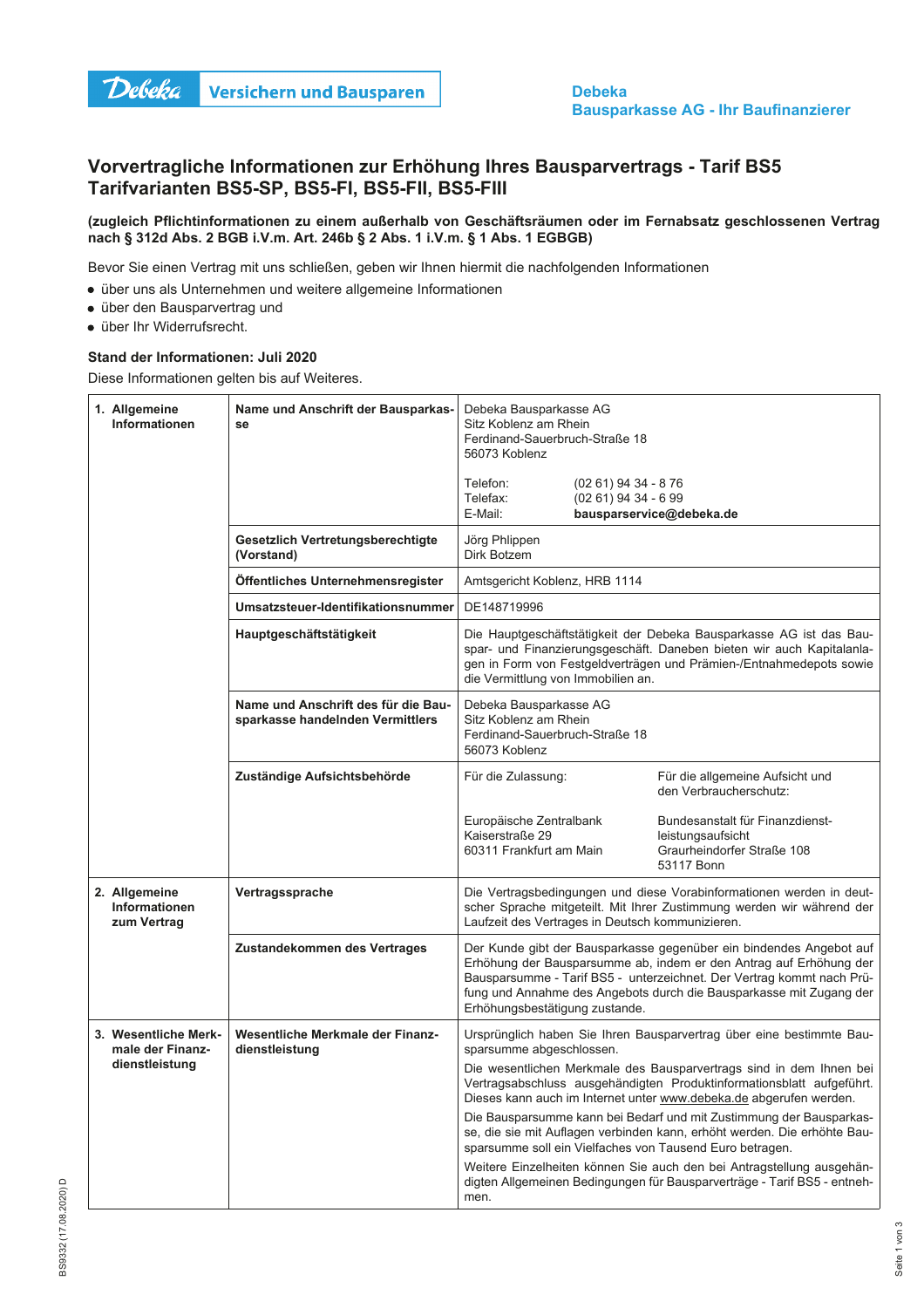|  |                                                           | Einzelheiten hinsichtlich der Zah-<br>lung und der Erfüllung                    | Der Bausparvertrag wird nach der Erhöhung weiter durch den Bausparer<br>bespart. Der monatliche Regelsparbeitrag beträgt 4 Promille der erhöhten<br>Bausparsumme. Das Bausparguthaben wird mit 0,10 Prozent p.a. ver-<br>zinst. Die Zinsen werden dem Bausparguthaben jeweils am Ende des Ka-<br>lenderjahres gutgeschrieben. Sie werden nicht gesondert ausgezahlt.<br>Weitere Einzelheiten können den ausgehändigten Allgemeinen Bedingun-<br>gen für Bausparverträge - Tarif BS5 entnommen werden.                                                                                                                                                                                                                                                                                                                                                                                                                                                                                                                                                                                                                                                                  |  |
|--|-----------------------------------------------------------|---------------------------------------------------------------------------------|------------------------------------------------------------------------------------------------------------------------------------------------------------------------------------------------------------------------------------------------------------------------------------------------------------------------------------------------------------------------------------------------------------------------------------------------------------------------------------------------------------------------------------------------------------------------------------------------------------------------------------------------------------------------------------------------------------------------------------------------------------------------------------------------------------------------------------------------------------------------------------------------------------------------------------------------------------------------------------------------------------------------------------------------------------------------------------------------------------------------------------------------------------------------|--|
|  | 4. Preise und Kosten<br>sowie weitere<br>wichtige Aspekte | Gesamtpreis der Finanzdienstleis-<br>tung und zusätzlich anfallende Kos-<br>ten | Mit Abschluss des Erhöhungsvertrages fällt eine Erhöhungsgebühr in Hö-<br>he von 1,25 Prozent der Erhöhungssumme an. Eingehende Zahlungen<br>werden zunächst auf die Erhöhungsgebühr angerechnet.<br>Für die Kontoführung und die Darlehensgewährung fallen keine Gebühren<br>an.<br>Für den Abschluss eines Erhöhungsvertrages erhält der/erhalten die zu-<br>ständige/n Außendienstmitarbeiter vom Debeka Kranken-/Lebensversiche-<br>rungsverein a. G. ein Entgelt in Höhe von 0,3 Prozent bis maximal 0,8 Pro-<br>zent der Erhöhungssumme.                                                                                                                                                                                                                                                                                                                                                                                                                                                                                                                                                                                                                         |  |
|  |                                                           | Weitere Steuern/Kosten                                                          | Die Guthabenzinsen des Bausparvertrags unterliegen der Kapitalertrag-<br>steuer (Abgeltungsteuer), dem Solidaritätszuschlag und ggf. der Kirchen-<br>steuer. Es besteht die Möglichkeit, einen Freistellungsauftrag zu erteilen.<br>Im Hinblick auf die individuellen steuerlichen Auswirkungen wenden Sie<br>sich bitte an Ihr Finanzamt oder einen Steuerberater.<br>Kosten für Anrufe oder Porto tragen Sie selbst.                                                                                                                                                                                                                                                                                                                                                                                                                                                                                                                                                                                                                                                                                                                                                 |  |
|  |                                                           | Widerrufsrecht und Widerrufsfolgen                                              | Widerrufsrecht<br>Sie können Ihre Vertragserklärung innerhalb von 14 Tagen ohne Angaben<br>von Gründen mittels einer eindeutigen Erklärung widerrufen. Die Frist be-<br>ginnt nach Erhalt dieser Belehrung auf einem dauerhaften Datenträger,<br>jedoch nicht vor Vertragsschluss und auch nicht vor Erfüllung unserer<br>Informationspflichten gemäß Art. 246b § 2 Absatz 1 in Verbindung mit<br>Art. 246b § 1 Absatz 1 EGBGB. Zur Wahrung der Widerrufsfrist genügt<br>die rechtzeitige Absendung des Widerrufs, wenn die Erklärung auf einem<br>dauerhaften Datenträger (z. B. Brief, Telefax, E-Mail) erfolgt. Der Widerruf<br>ist zu richten an:<br>Debeka Bausparkasse AG                                                                                                                                                                                                                                                                                                                                                                                                                                                                                        |  |
|  |                                                           |                                                                                 | 56054 Koblenz<br>Telefax:<br>$(0261)$ 94 34 - 6 99                                                                                                                                                                                                                                                                                                                                                                                                                                                                                                                                                                                                                                                                                                                                                                                                                                                                                                                                                                                                                                                                                                                     |  |
|  |                                                           |                                                                                 | E-Mail:<br>bausparservice@debeka.de<br>Widerrufsfolgen<br>Im Falle eines wirksamen Widerrufs sind die beiderseits empfangenen<br>Leistungen zurückzugewähren. Sie sind zur Zahlung von Wertersatz für<br>die bis zum Widerruf erbrachte Dienstleistung verpflichtet, wenn Sie vor<br>Abgabe Ihrer Vertragserklärung auf diese Rechtsfolge hingewiesen wur-<br>den und ausdrücklich zugestimmt haben, dass wir vor dem Ende der Wi-<br>derrufsfrist mit der Ausführung der Gegenleistung beginnen. Besteht eine<br>Verpflichtung zur Zahlung von Wertersatz, kann dies dazu führen, dass<br>Sie die vertraglichen Zahlungsverpflichtungen für den Zeitraum bis zum<br>Widerruf dennoch erfüllen müssen. Ihr Widerrufsrecht erlischt vorzeitig,<br>wenn der Vertrag von beiden Seiten auf Ihren ausdrücklichen Wunsch voll-<br>ständig erfüllt ist, bevor Sie Ihr Widerrufsrecht ausgeübt haben. Verpflich-<br>tungen zur Erstattung von Zahlungen müssen innerhalb von 30 Tagen er-<br>füllt werden. Die Frist beginnt für Sie mit der Absendung Ihrer Widerrufser-<br>klärung, für uns mit deren Empfang.                                                              |  |
|  |                                                           |                                                                                 | <b>Besondere Hinweise</b><br>Wenn Sie diesen Vertrag durch ein Darlehen finanzieren und ihn später wi-<br>derrufen, sind Sie auch an den Darlehensvertrag nicht mehr gebunden, so-<br>fern beide Verträge eine wirtschaftliche Einheit bilden. Dies ist nur anzu-<br>nehmen, wenn die Vertragspartner in beiden Verträgen identisch sind<br>oder wenn der Darlehensgeber über die Zurverfügungstellung von Darle-<br>hen hinaus Ihr Grundstücksgeschäft durch Zusammenwirken mit dem Ver-<br>äußerer fördert, indem er sich dessen Veräußerungsinteressen ganz oder<br>teilweise zu eigen macht, bei der Planung, Werbung oder Durchführung<br>des Projekts Funktionen des Veräußerers übernimmt oder den Veräuße-<br>rer einseitig begünstigt. Wenn uns das Darlehen bei Wirksamwerden des<br>Widerrufs bereits zugeflossen ist, tritt Ihr Darlehensgeber im Verhältnis zu<br>Ihnen hinsichtlich der Rechtsfolgen des Widerrufs in unsere Rechte und<br>Pflichten aus dem finanzierten Vertrag ein. Letzteres gilt nicht, wenn der<br>vorliegende Vertrag den Erwerb von Finanzinstrumenten (z. B. von Wert-<br>papieren, Devisen oder Derivaten) zum Gegenstand hat. |  |